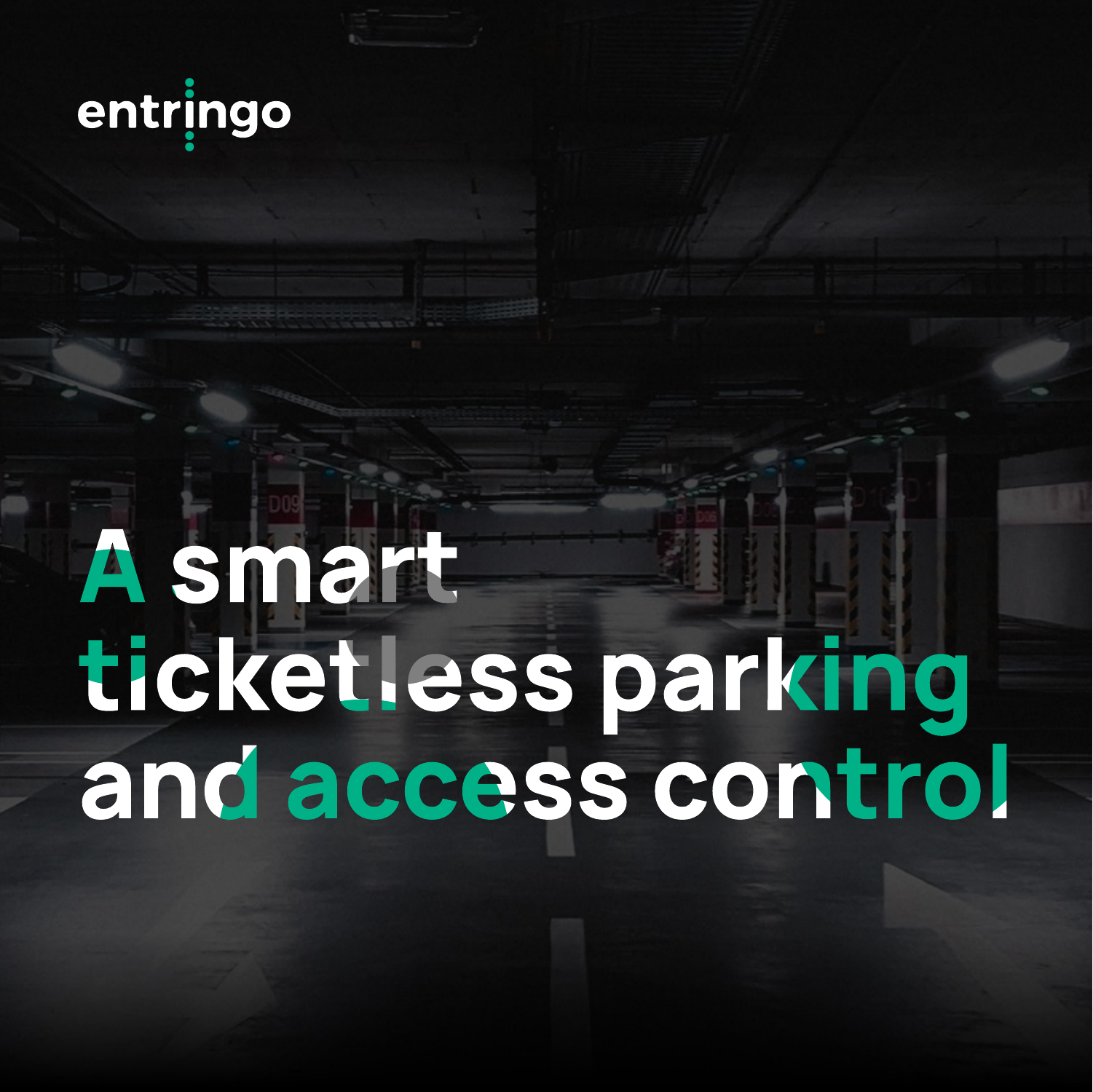**Entringo is a ticketless parking and access control solution designed for traditional paid parking, private parking and general access control.** 

**The system offers access and payment management capabilities, as well as reporting, statistics and other features aimed at easing your parking management needs.**

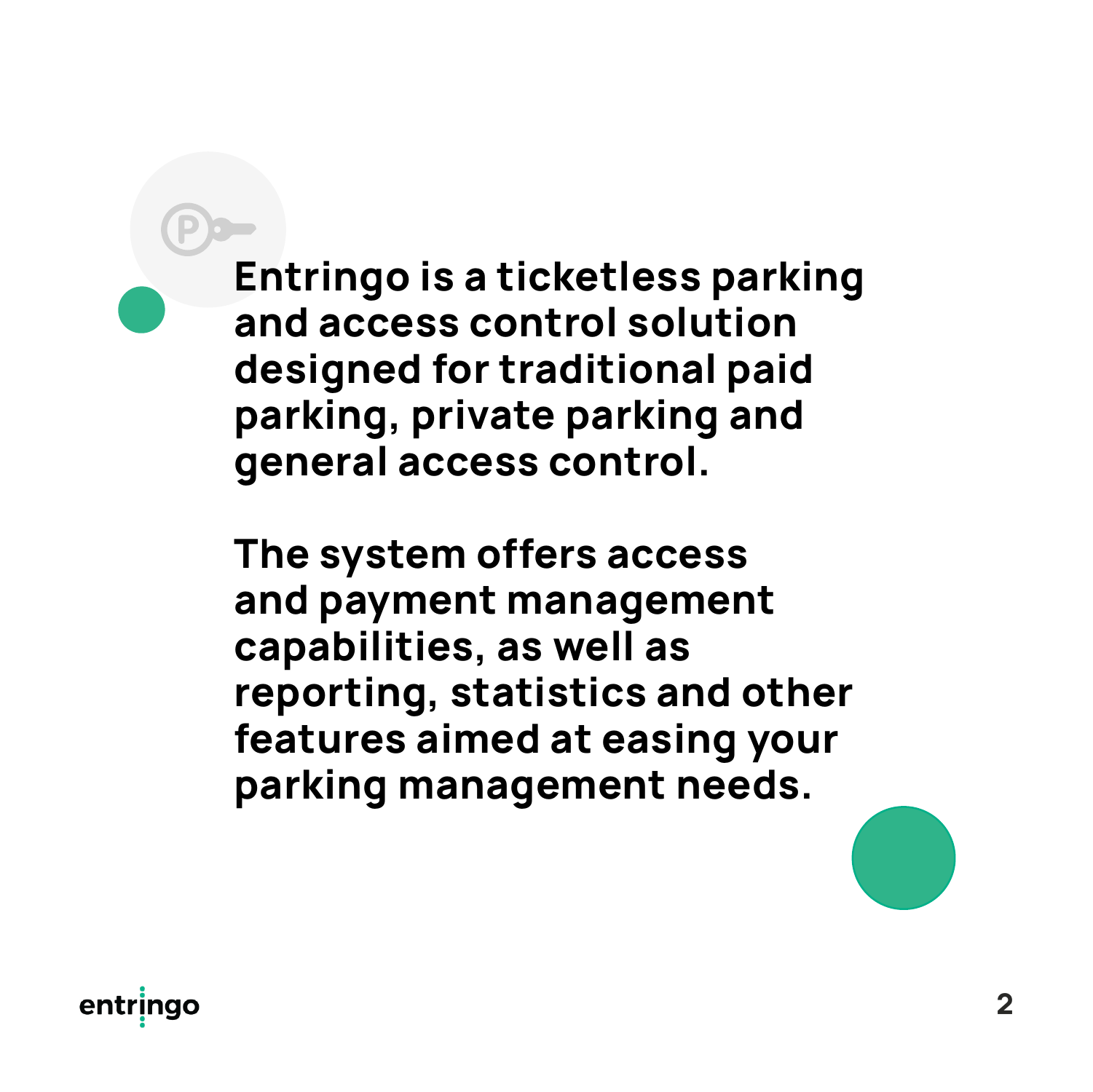# **Why Entringo? It's:**

## Automated

Entringo's ability to identify number plates provides major benefits. It enables easier automation of the parking process and integration with third-party systems, reducing costs for the operators and adds simplicity and ease of use for the driver.

## **Ticketless**

Tickets can be related to a number of issues in parking, starting from hardware jams to higher need of maintenance. In addition to technical and operational challenges, they may also cause difficulties to customers if they are lost or damaged. By eliminating the tickets altogether, we allow for a more seamless experience, as well as lower total cost of ownership (TCO) and faster return on investment.

## Safe & Secure

Built-in algorithms offer a high level of recognition quality and adaptability to each unique environment. Together with our antifraud logic, we minimize the risk of cheating and access by unwanted vehicles.

## Easy to Use

Entringo has been designed to be user friendly from the ground up, starting with the hardware to the software running in our devices and management system. The drivers are informed during every step and system managers have a constant overview of the overall parking lot state. Information sharing is context based, ensuring that the relevant messages are shown at the correct time.

## Scalable

The architecture of the system is scalable and does not need heavy investments to expand. The necessary components, such as entry, exit and/or payment points can be added without changing the foundation of the system. It is designed to work either on-premise in one location or as a centralized system allowing you to connect multiple sites to one cloud system and manage these areas centrally.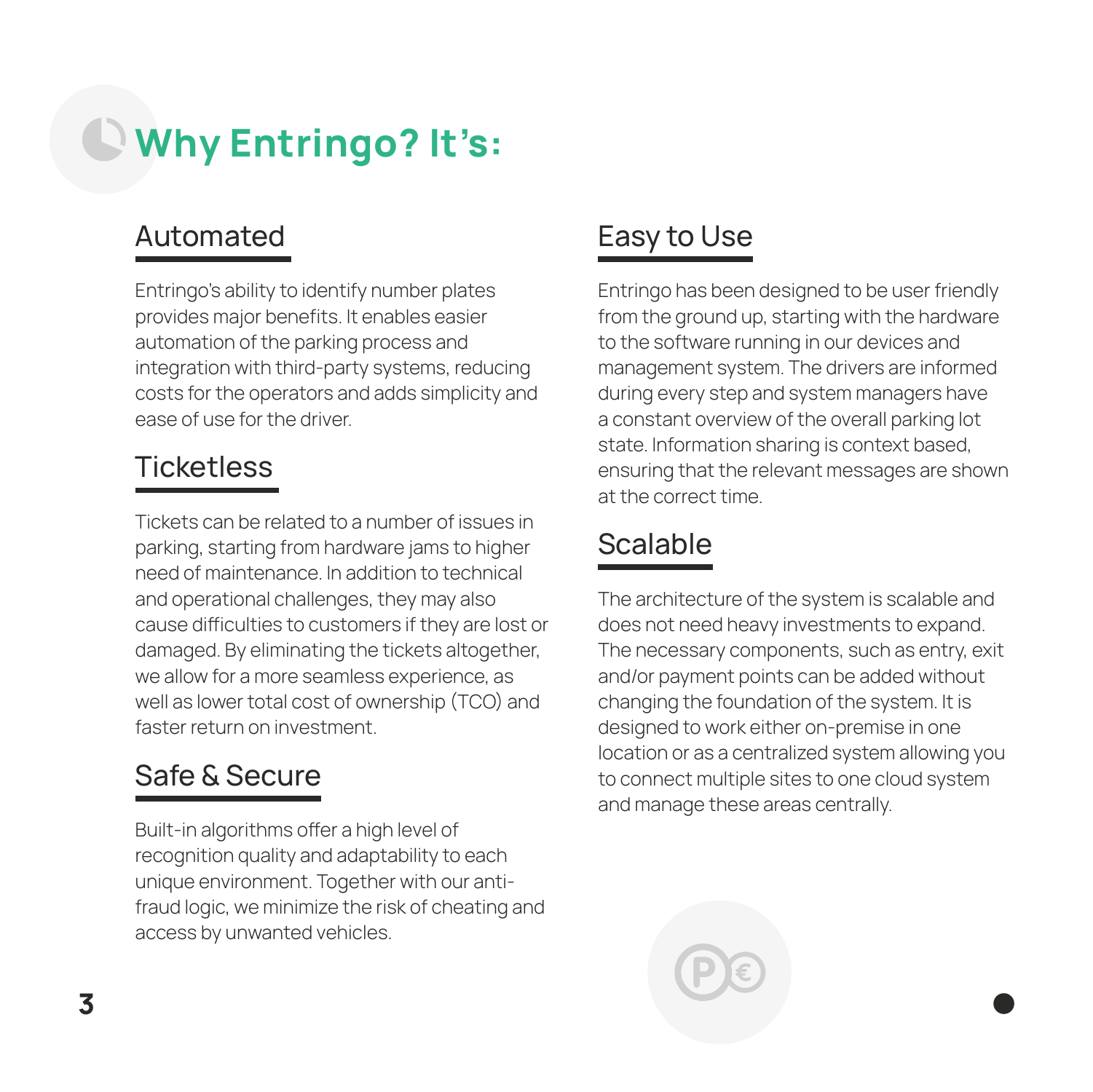## **Solutions**

#### Paid parking

With the automatic number plate registration , parking fee is calculated automatically based on the time spent in the parking lot. The driver can pay directly at the automated payment stations, or get invoiced on a monthly basis.

Paid parking includes the following parking types:

- **• Short-term Parking** after a visit, the driver pays at the automated payment station or using a 3rd party payment service (such as a mobile app) that can be integrated using our API.
- **• Long-term Parking** when a long-term parking access is needed (eg. for 7, 14 or 30 days) a flat-fee contract can be concluded that allows the driver to enter and leave the parking lot without stopping at the payment station. Parking spots can be reserved for customers who conclude such a contract.
- **• Contract-based Parking** Instead of paying after each visit, contract customers have the option of being invoiced based on the actual hours parked. The parking operator then exports the summary and invoices the customer. This option makes it possible to conclude multiple contracts and define concurrent parking spots, where the number of cars allowed to park simultaneously is limited to a previously specified number. (eg. 100 cars are specified in a contract, but 10 are allowed to be parked at the same time).

All of the above mentioned options can coexist in a single system.



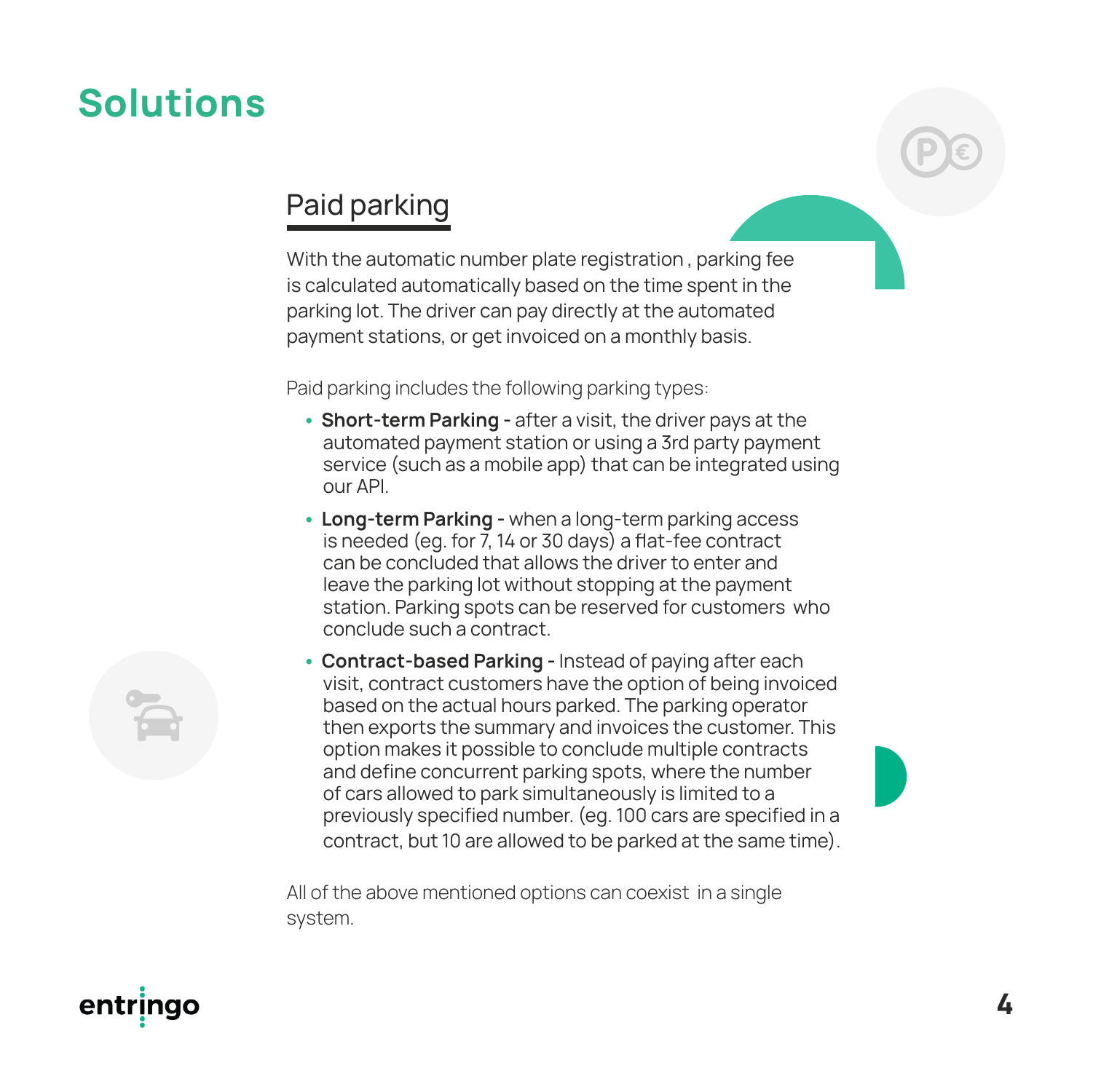## Office parking

Entringo offers contract based parking management designed specifically for office building parking lots. Individual conditions can be customized for each tenant using the parking lot.

Paid parking includes the following parking types:

- **• Contract-based management**  each tenant of the office building has an individually defined contract.
- **• Individual tariffs**  tariffs can be set individually for each customer
- **• Concurrent parking space counting**  a specific amount of parking spaces can be defined for each customer and managed by defined rules (eg. 100 contracts, but 10 reserved parking spaces).
- **• Reporting**  the system generates summaries that are used to bill the customers. Calculations are based on actual parked time.
- **• Individual limited access**  customers have access to a dashboard where they can see their account-related data, manage their vehicle lists and generate parking reports.
- **• Guest parking**  guest parking permits can be created by the customers and added in the billing if agreed.

#### Access control

The system can be used to easily control the access of listed vehicles.

Entringo offers the following access control features:

- **• Number plate-based access**  vehicle plate number is the main identification
- **• Access permits**  vehicle access permits can be made for access to individual areas and zones for a specified time
- **• Blacklist**  vehicles can be blacklisted with individual messaging on the entrance info screens.
- **• Additional requirements can be developed and adapted** - Vehicle brand and color can be added as additional identifiers for access control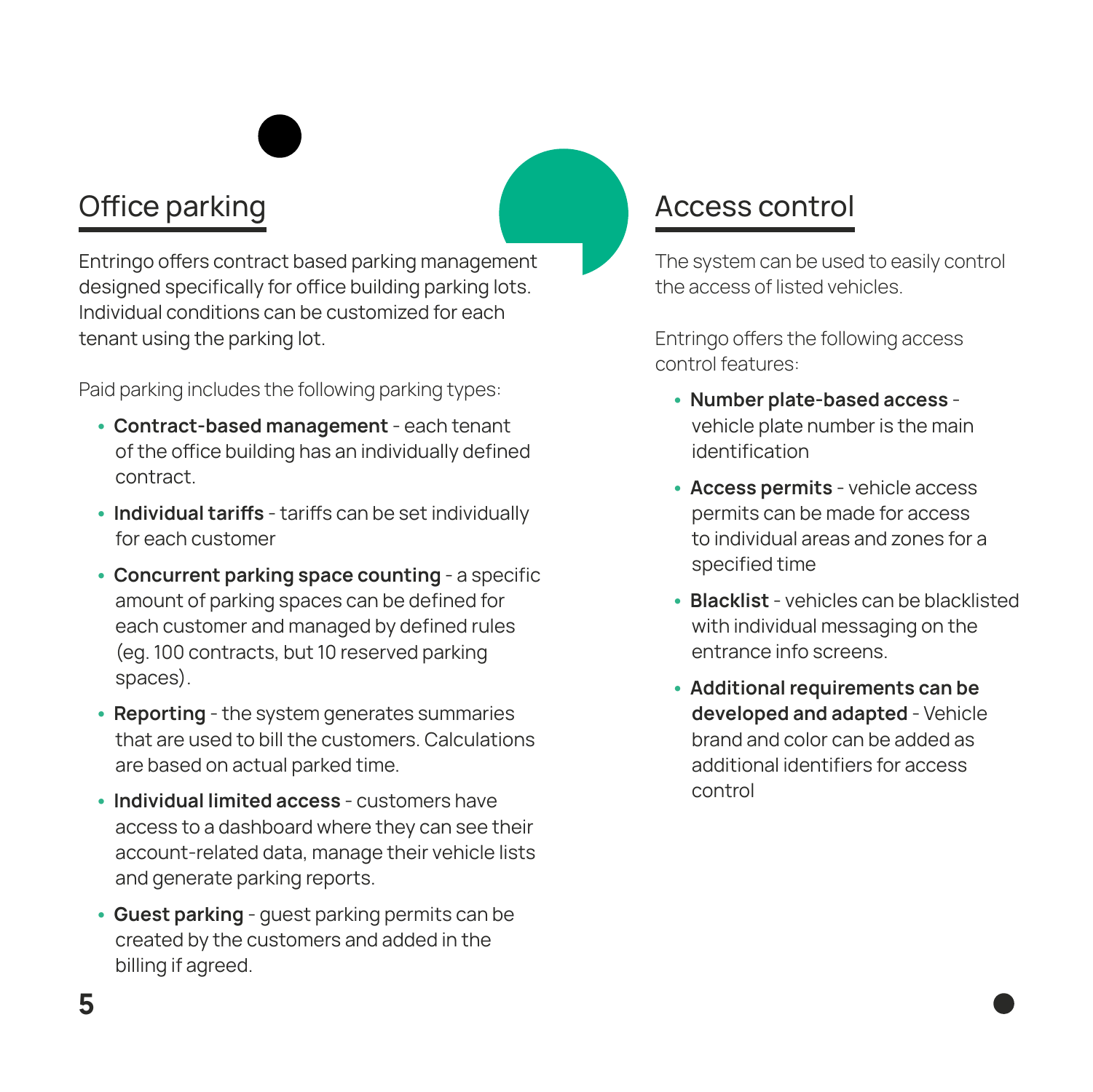## **The System**

**Entringo combines software and field devices. The system has been built up as a flexible platform starting from the modularity of the hardware to the straight forward management in the software. The sole goal in designing and creating the hardware was user-friendliness, modularity, ease of maintenance and visual design. The field hardware can be combined in different setups and helps to create a unique solution for each individual case.**

Entringo software is modular in a similar way allowing easy expansion of the system. It can be used as an on-premise solution but can also be used as a cloud solution connecting each individual parking lot remotely. If necessary, it can be backed up both locally and also in the cloud ensuring redundancy of the parking lots in every situation. System users can be given specific roles allowing different types of access from operators to the end customers that need to manage their own personal vehicle lists.

One of the main advantages of Entringo is that the software architecture is built to be independent of hardware meaning that the system is future proof, allowing easier integrations of custom hardware and ensuring that in case of any changes, it will remain to be supported for the lifetime of the system.

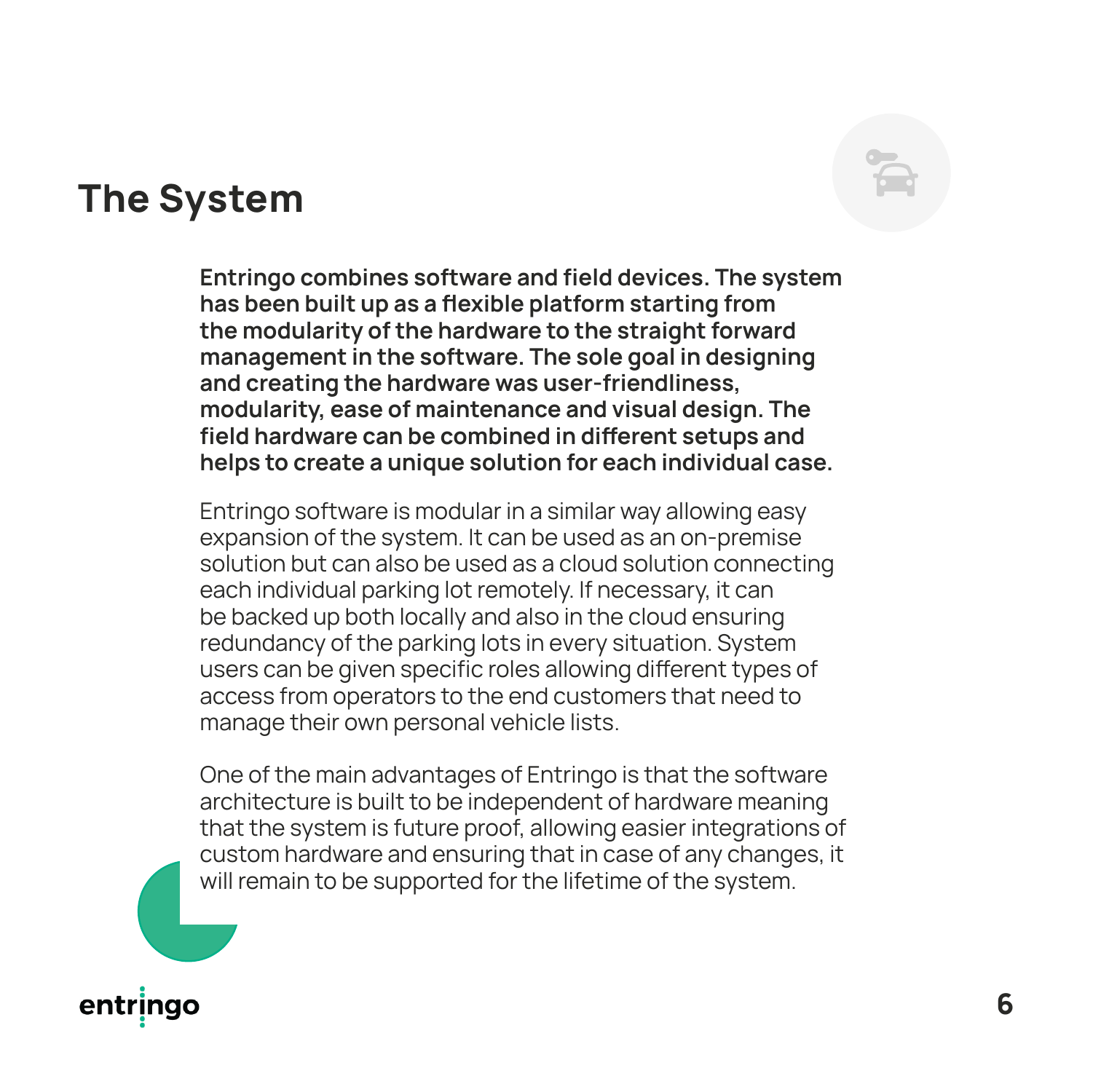#### Pay Station

#### **Allows on-site payment for short and long-term parking.**

The device is modular and features an intuitive touchscreen interface with different payment methods in a weatherproof housing designed for both indoor and outdoor use.

#### **Key Features**

- **•** Modular concept housing
- **•** Touchscreen UI (multitouch)
- **•** Modular payment system, which includes card, coin recycling and notes
- **•** Double point locking and heavy-duty hinge mechanism
- **•** 2D imager for QR/Barcode
- **•** Multi-language interface
- **•** Context-based help for the endusers

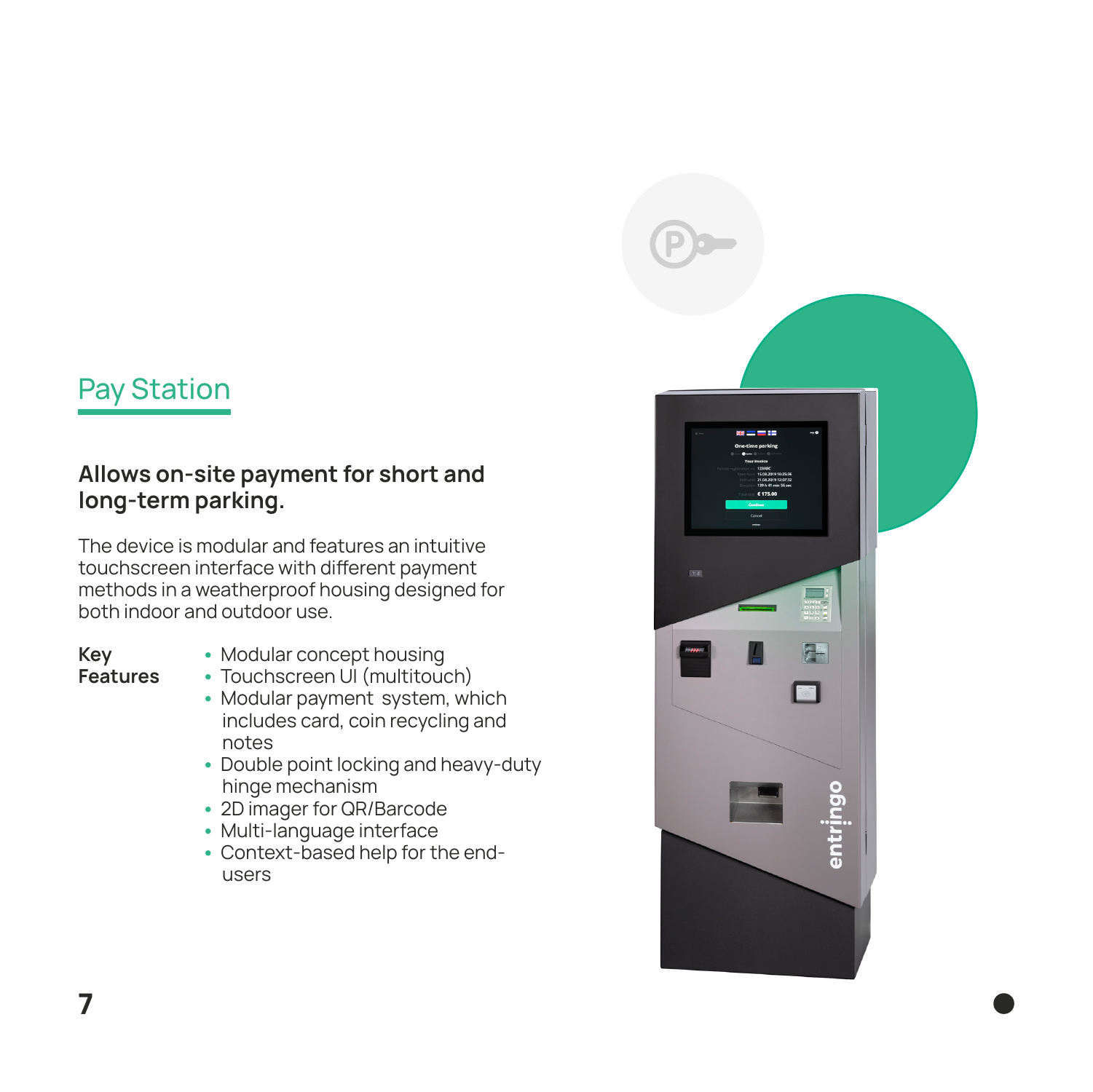

#### Lane Terminal

#### **Shows guidance and information to the driver.**

Including the status of the detection and access process, vacancy information of the parking lot and the license plate information that is detected during the entry/exit.

#### **Specifications:**

- **•** Access point information and guidance
- **•** Space counting information
- **•** Weatherproof housing
- **•** High brightness sunlight readable LCD display
- **•** Custom messaging with up to 8-lines of text



## entringo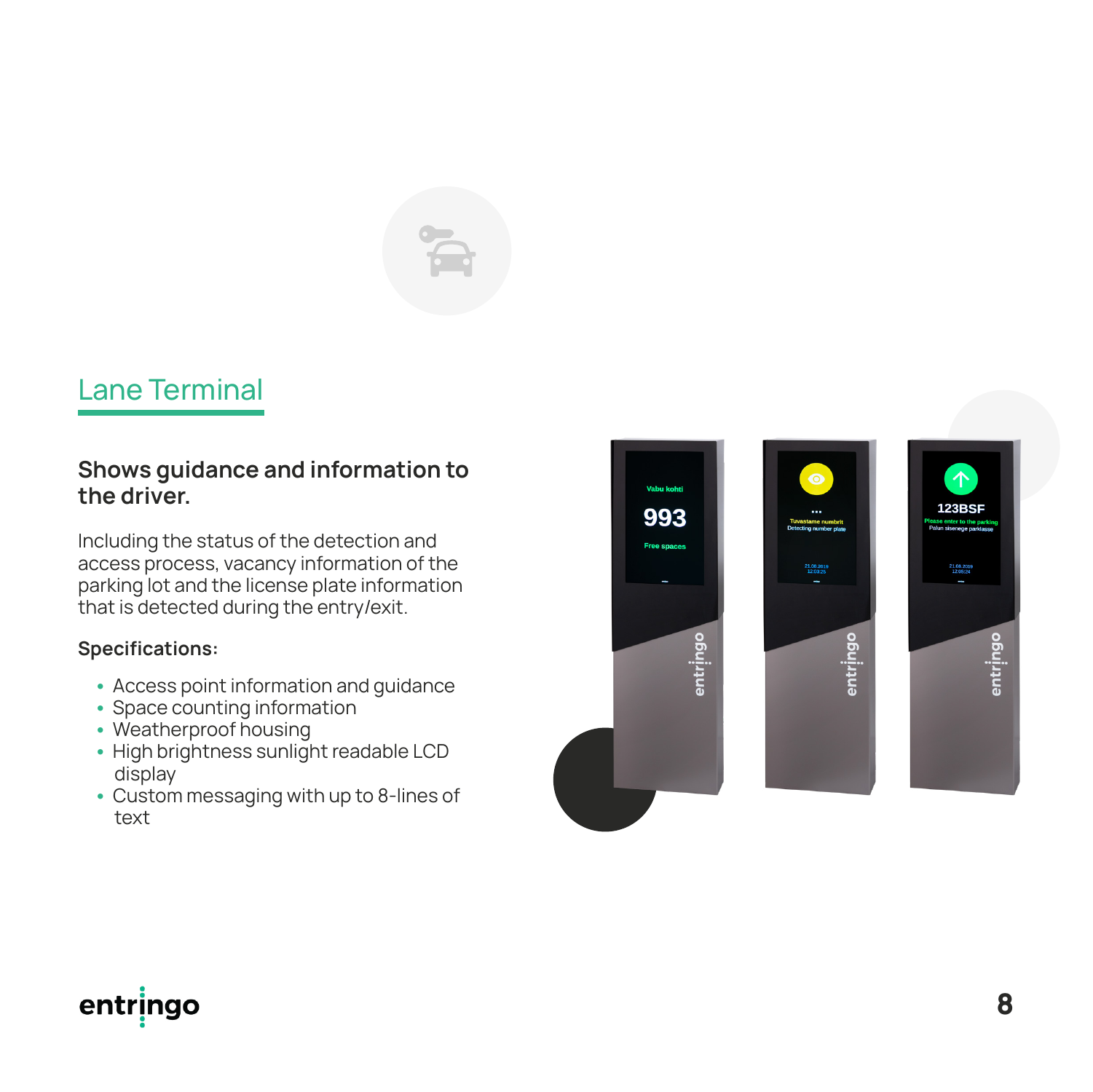#### Access gate

Fast and efficient barrier gate with brushless BLDC motor.

#### **Specifications: Optional**

- **•** BLDC motor quiet and smooth operations
- **•** 3m/4m barrier arm option
- **•** 4-speed settings max. 1.5 seconds
- **•** Built-in controller
- **•** Manual open
- **•** Auto open during power failure as standard
- **•** Low maintenance need (easy maintenance)

- **•** LED lighting (Green/ Red)
- **•** Swivel arm kit for low ceiling indoor installations
- **•** Bar rebound sensor

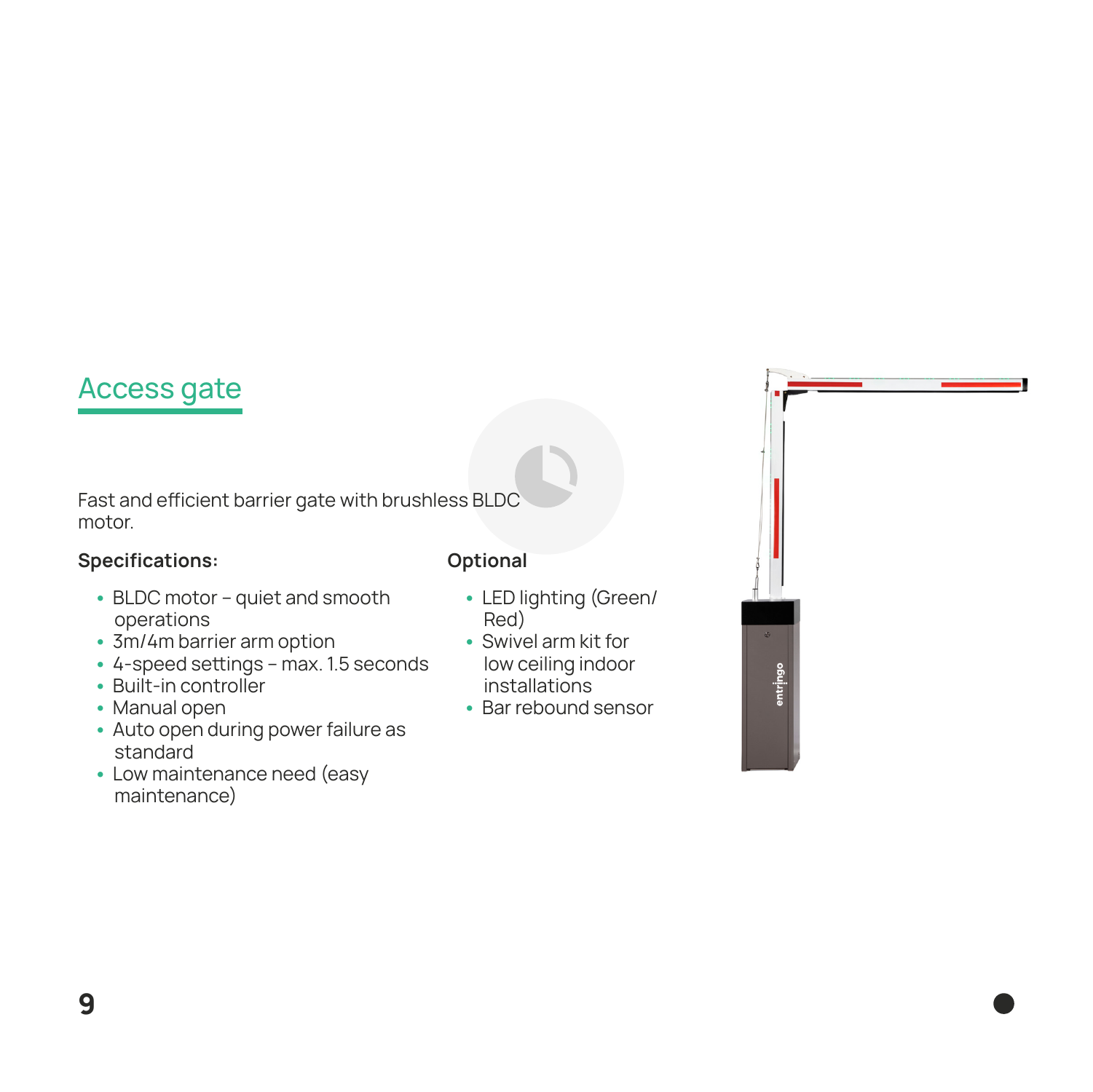## **Software & User Interface**



#### **The software is designed to combine all the necessary elements into one complete system.**

This makes it scalable for different business cases, from a simple parking lot to complex parking network operations. With Entringo you can choose between a cloud-based parking management software or an on-premise server platform.

#### **• Dashboard**

an overview interface for parking operators/ administrators, displaying information of the current parking status, vehicles parking, access gate live view and control and management of vehicle number plate information (plate corrections).

#### **• Logs**

overview of system logs, events and errors by devices and components.

#### **• Entry list**

section for pre-approved listed vehicles that are allowed to enter the parking premises and are prevalidated, managed by vehicle number plates.

**• Black list**

section for vehicles that are prohibited to enter the parking premice, managed by vehicle number plates.

**• Tarrif management** flexible tariff management by the hour and day separation.

- **• Customer management** management of tenants, vehicle lists and tenantspecific tariffs
- **• Reports** parking, financial/payment and tenants reports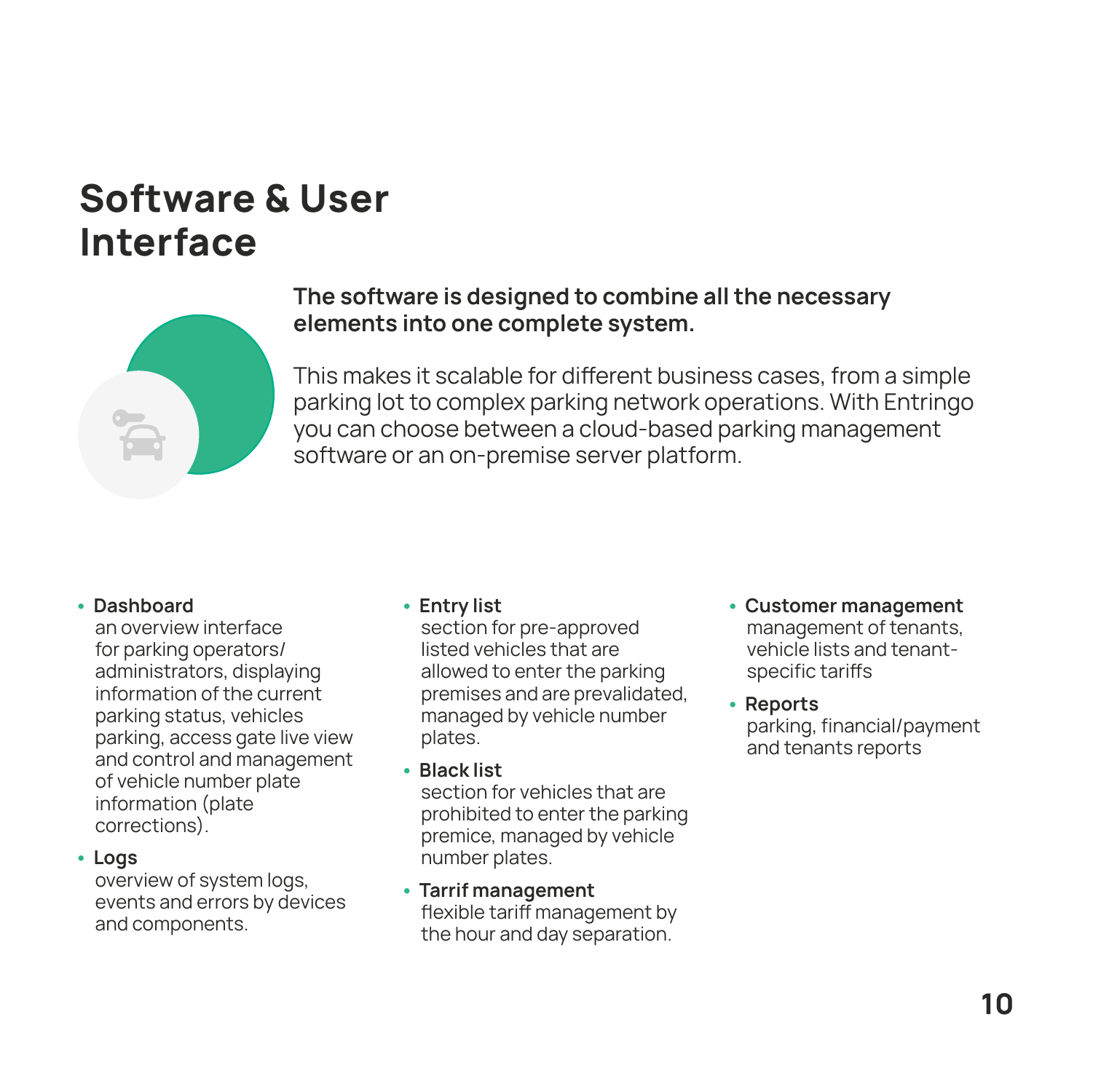## entringo

The team behind Entringo has 20+ years of experience working with parking solutions in the Baltics. Created as a spinoff from a leading technology company, Entringo aims at fulfilling customers' needs for a flexible, fully automated parking, access control and guidance platform.

The story of Entringo started back in 2004, with Pay and Display parking, followed by closed area parking two years later and self-service payments in 2008. Leading to a fully automated vehicle license plate recognition (LPR) based platform development.

Today we are offering a state of the art parking and access management platform with various options for integrating with third-party solutions. We listen to our customers and offer tailor-made solutions.

Contact us to find out more.

sales@entringo.com

entringo.com